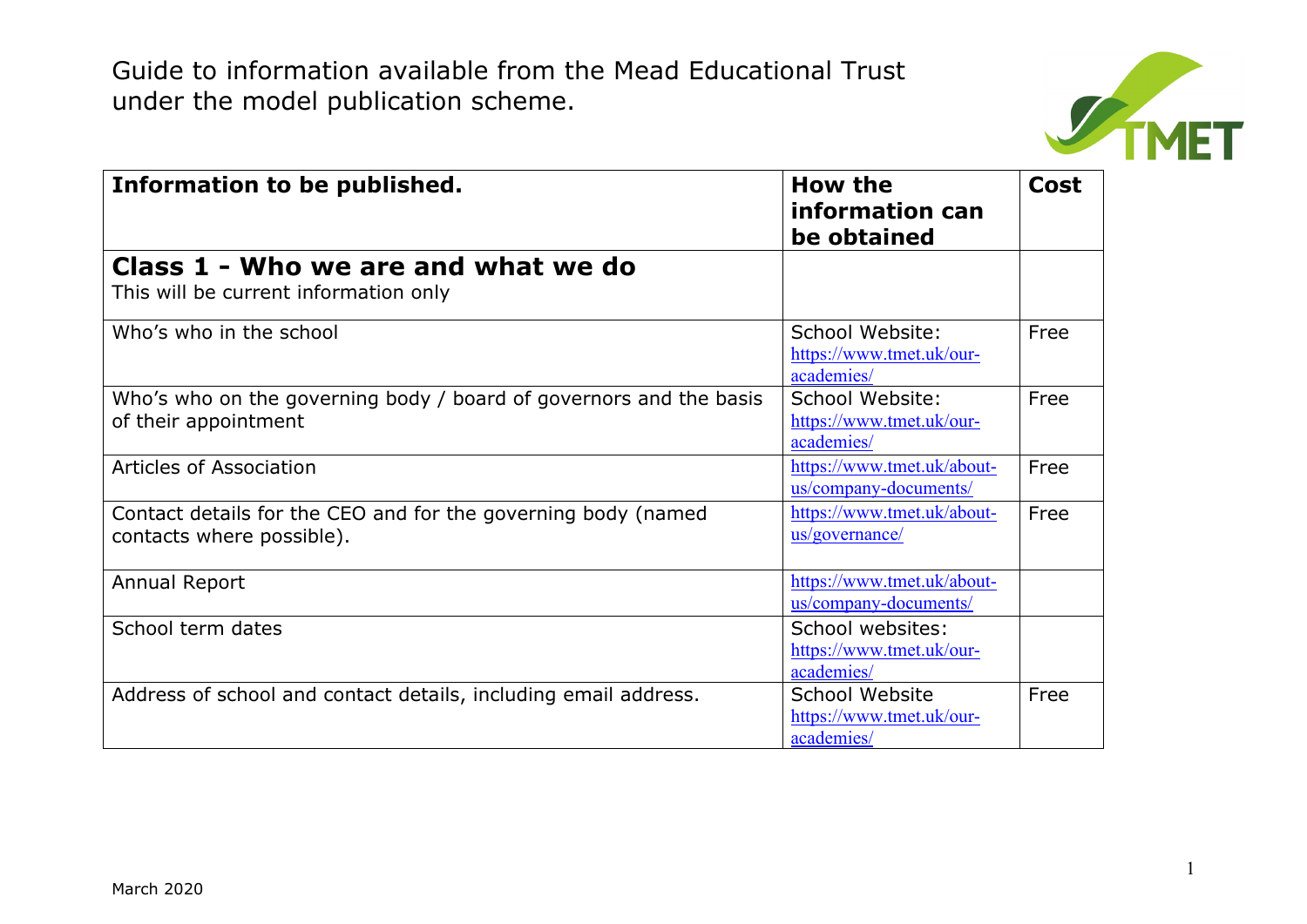| Class $2$ – What we spend and how we spend it                                                                                                                                                                                                                                                                  |                                                                                                                            |      |
|----------------------------------------------------------------------------------------------------------------------------------------------------------------------------------------------------------------------------------------------------------------------------------------------------------------|----------------------------------------------------------------------------------------------------------------------------|------|
| Current and previous financial year as a minimum                                                                                                                                                                                                                                                               |                                                                                                                            |      |
| Annual budget plan and financial statements:<br>Pupil Premium - Academy level<br>Sports Premium - Academy level<br>Catch Up Numeracy Fund - Academy level<br>Catch Up Literacy Fund - Academy level<br>Annual Accounts - Trust level<br>Gender Pay Gap - Trust level<br>Master Funding Agreement - Trust level | School Website:<br>https://www.tmet.uk/our-<br>academies/<br>Trust:<br>https://www.tmet.uk/about-<br>us/company-documents/ | Free |
| Capital funding                                                                                                                                                                                                                                                                                                | Hard Copy                                                                                                                  | Free |
| Financial audit reports                                                                                                                                                                                                                                                                                        | Hard Copy                                                                                                                  | Free |
| Details of expenditure items over £2000 - published at least annually<br>but at a more frequent quarterly or six-monthly interval where<br>practical.                                                                                                                                                          | Hard Copy                                                                                                                  | Free |
| Pay policy                                                                                                                                                                                                                                                                                                     | Hard Copy                                                                                                                  | Free |
| Staff allowances and expenses that can be incurred or claimed, with                                                                                                                                                                                                                                            | Hard Copy                                                                                                                  | Free |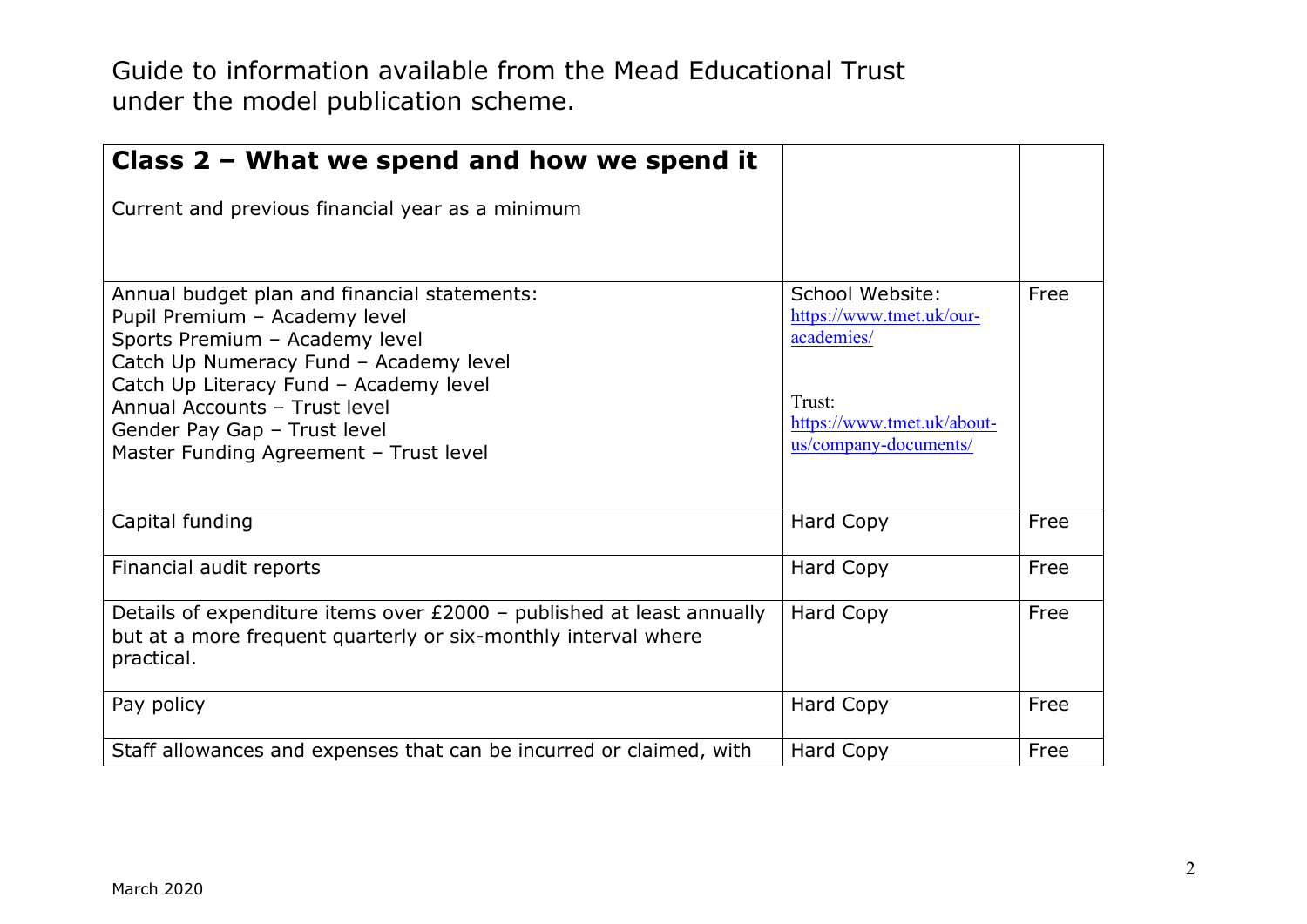| totals paid to individual senior staff members (Senior Leadership<br>Team or equivalent, whose basic actual salary is at least £60,000 per<br>annum) by reference to categories.                                                        |                                             |      |
|-----------------------------------------------------------------------------------------------------------------------------------------------------------------------------------------------------------------------------------------|---------------------------------------------|------|
| Staffing, pay and grading structure. As a minimum the pay<br>information should include salaries for senior staff (Senior Leadership<br>Team or equivalent as above) in bands of $£10,000$ ; for more junior<br>posts, by salary range. | Hard Copy                                   | Free |
| Governors' allowances that can be incurred or claimed, and a record<br>of total payments made to individual governors.                                                                                                                  | Hard Copy                                   | Free |
| Class 3 – What our priorities are and how we<br>are doing                                                                                                                                                                               |                                             |      |
| Current information as a minimum                                                                                                                                                                                                        |                                             |      |
| School profile (if any)                                                                                                                                                                                                                 | School Website:<br>https://www.tmet.uk/our- | Free |
| And in all cases:                                                                                                                                                                                                                       | academies/                                  |      |
| Performance data supplied to the English Government or a<br>direct link to the data                                                                                                                                                     |                                             |      |
| The latest Ofsted report<br>- Summary                                                                                                                                                                                                   |                                             |      |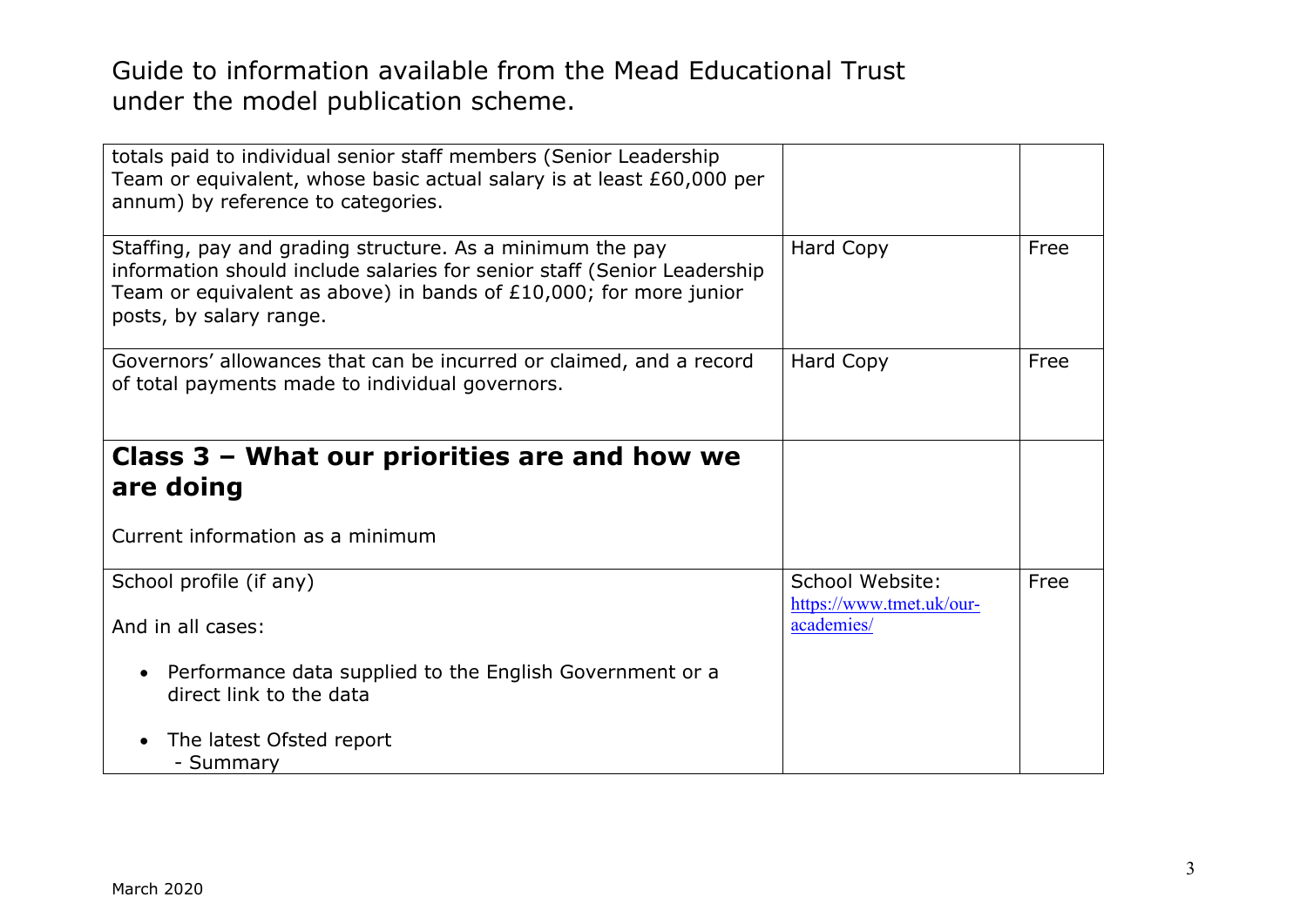| - Full report                                                                                                                                                            |                                                                              |      |
|--------------------------------------------------------------------------------------------------------------------------------------------------------------------------|------------------------------------------------------------------------------|------|
| Performance management policy and procedures adopted by the<br>governing body.                                                                                           | Hard Copy                                                                    | Free |
| The school's future plans; for example, proposals for and any<br>consultation on the future of the school, such as a change in status                                    | School Website when<br>applicable:<br>https://www.tmet.uk/our-<br>academies/ | Free |
| Safeguarding and child protection                                                                                                                                        | https://www.tmet.uk/about-<br>us/policies/                                   | Free |
| Class 4 - How we make decisions                                                                                                                                          |                                                                              |      |
| Current and previous three years as a minimum                                                                                                                            |                                                                              |      |
| Admissions policy                                                                                                                                                        | https://www.tmet.uk/about-<br>us/policies/                                   | Free |
| Agendas and minutes of meetings of the governing body and its<br>committees. (NB this will exclude information that is properly<br>regarded as private to the meetings). | Hard Copy                                                                    | Free |
| Class $5 -$ Our policies and procedures                                                                                                                                  |                                                                              |      |
| Current information only.                                                                                                                                                |                                                                              |      |
| Records management and personal data policies, including:                                                                                                                | https://www.tmet.uk/about-                                                   | Free |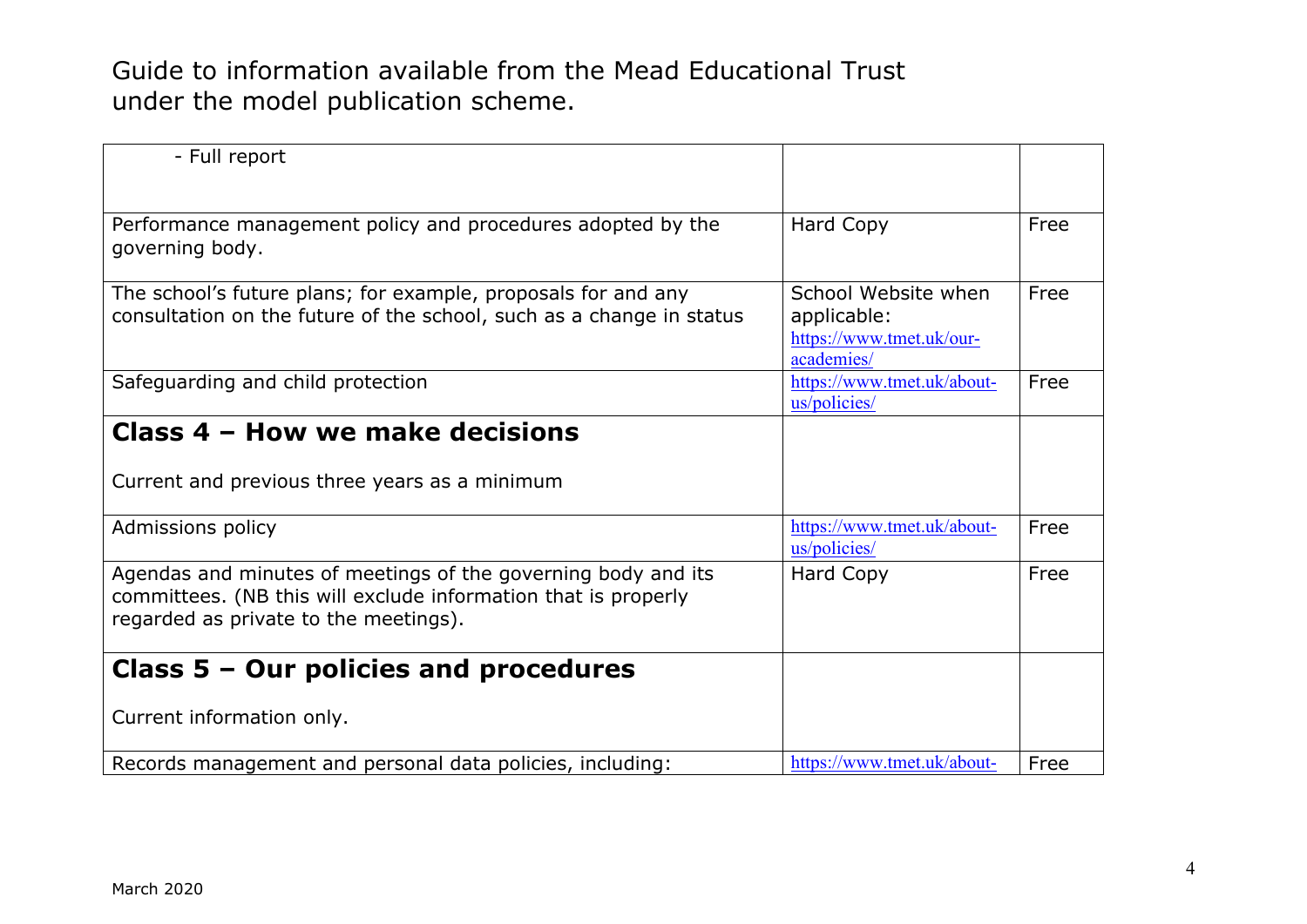| Information security policies<br>Records retention, destruction and archive policies<br>Data protection (including information sharing policies) | us/policies/                                              |      |
|--------------------------------------------------------------------------------------------------------------------------------------------------|-----------------------------------------------------------|------|
| Charging regimes and policies.                                                                                                                   | https://www.tmet.uk/about-<br>us/policies/                | Free |
| This should include details of any statutory charging regimes.                                                                                   |                                                           |      |
| All relevant statutory policies required to be published.                                                                                        | https://www.tmet.uk/about-<br>us/policies/                | Free |
| Class $6$ – Lists and Registers                                                                                                                  |                                                           |      |
| Currently maintained lists and registers only (this does not include the<br>attendance register).                                                |                                                           |      |
| Curriculum circulars and statutory instruments                                                                                                   | School Website:<br>https://www.tmet.uk/our-<br>academies/ | Free |
| Any information the school is currently legally required to hold in<br>publicly available registers                                              | Hard Copy at schools                                      | Free |
| Class $7$ – The services we offer                                                                                                                |                                                           | Free |
| Current information only                                                                                                                         |                                                           |      |
| Extra-curricular activities                                                                                                                      | School Website:<br>https://www.tmet.uk/our-               | Free |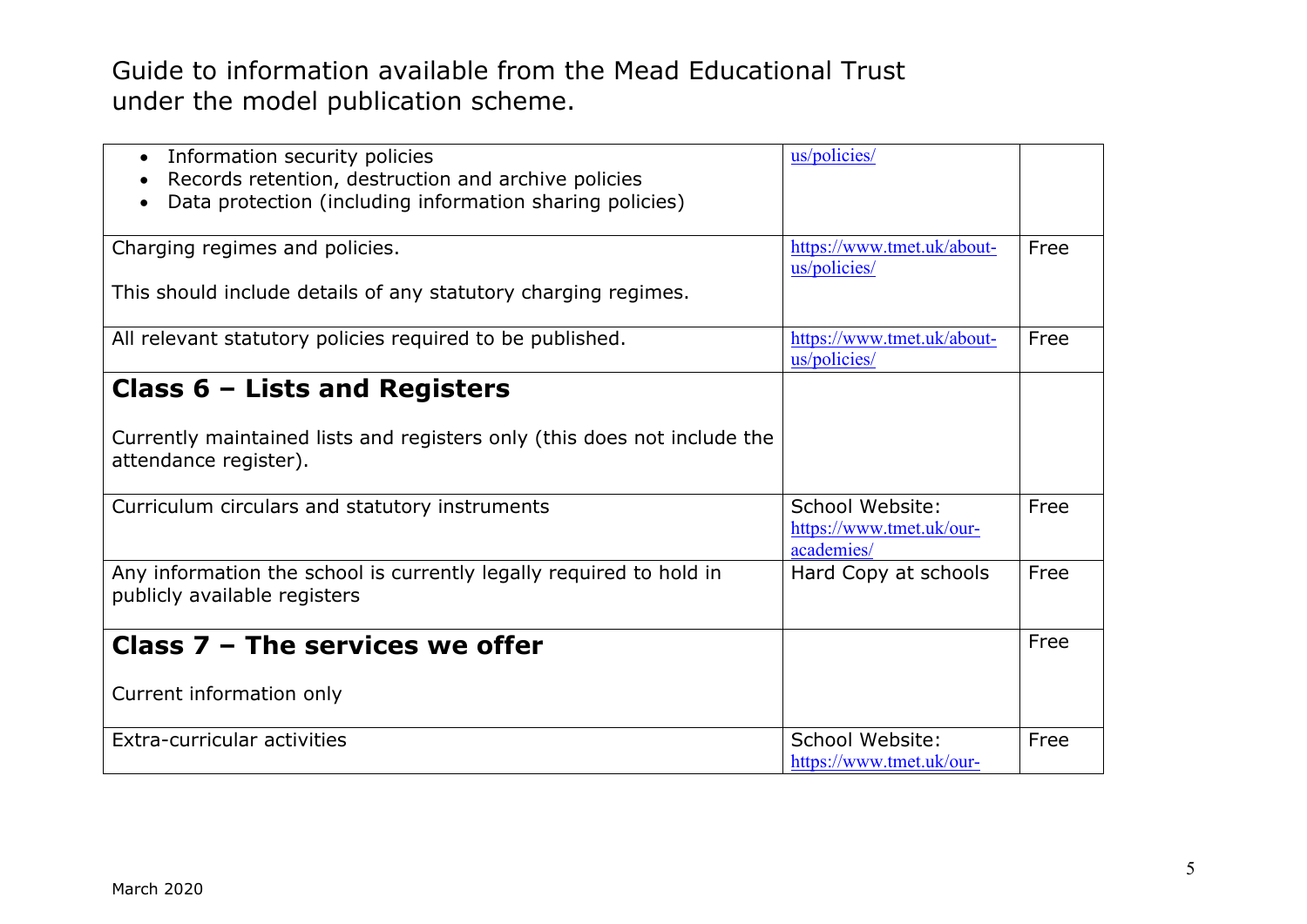|                                                                      | academies/                 |      |
|----------------------------------------------------------------------|----------------------------|------|
| Out of school clubs                                                  | School Website:            | Free |
|                                                                      | https://www.tmet.uk/our-   |      |
|                                                                      | academies/                 |      |
| Services for which the school is entitled to recover a fee, together | School Website where       | Free |
| with those fees                                                      | applicable:                |      |
|                                                                      | https://www.tmet.uk/our-   |      |
|                                                                      | academies/                 |      |
| School publications, leaflets, books and newsletters                 | School Website or Hard     | Free |
|                                                                      | Copy:                      |      |
|                                                                      | https://www.tmet.uk/our-   |      |
|                                                                      | academies/                 |      |
| <b>Additional Information</b>                                        |                            | Free |
|                                                                      | School Website:            |      |
| The academy SEND offer.                                              | https://www.tmet.uk/our-   |      |
| Gender Pay Gap Report                                                | academies/                 |      |
| Apprentice Report                                                    | https://www.tmet.uk/about- |      |
|                                                                      | us/company-documents/      |      |
|                                                                      |                            |      |

## **SCHEDULE OF CHARGES**

Where information is readily available via the website of an individual academy or the Trust, we would encourage that enquirers locate and access the information electronically where possible.

| <b>TYPE OF CHARGE</b> | <b>DESCRIPTION</b> | <b>BASIS OF CHARGE</b> |
|-----------------------|--------------------|------------------------|
|-----------------------|--------------------|------------------------|